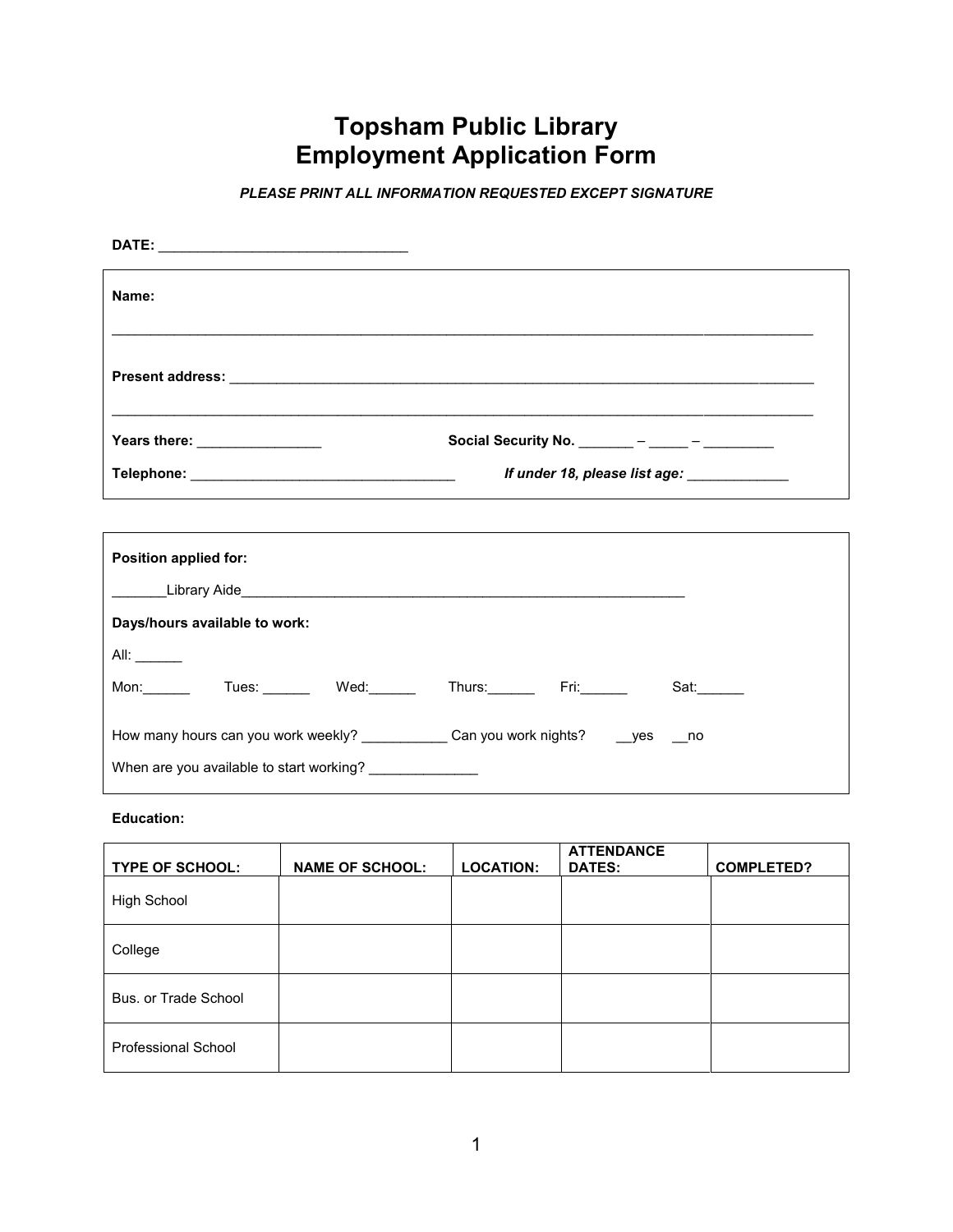HAVE YOU EVER BEEN CONVICTED OF A CRIME?  $\_$  No  $\_$  Yes

## **Previous Work Experience: (Please attach a resume, if you have one)**

**Please list your work experience** for the **past five years** beginning with your most recent job held. If you were self-employed, give firm name. **Attach additional sheets if necessary.**

| Name of employer:                                                                                                                 |                |  |
|-----------------------------------------------------------------------------------------------------------------------------------|----------------|--|
| <b>Address:</b>                                                                                                                   |                |  |
| Phone:                                                                                                                            |                |  |
| Name of last supervisor:                                                                                                          |                |  |
| <b>Employment dates:</b>                                                                                                          | Pay or salary: |  |
|                                                                                                                                   |                |  |
| Your last job title:                                                                                                              |                |  |
| Reason for leaving (be specific):                                                                                                 |                |  |
| List the jobs you held, duties performed, skills used or learned, advancements or promotions while you<br>worked at this company. |                |  |
| May we contact this employer? _ Yes _ No                                                                                          |                |  |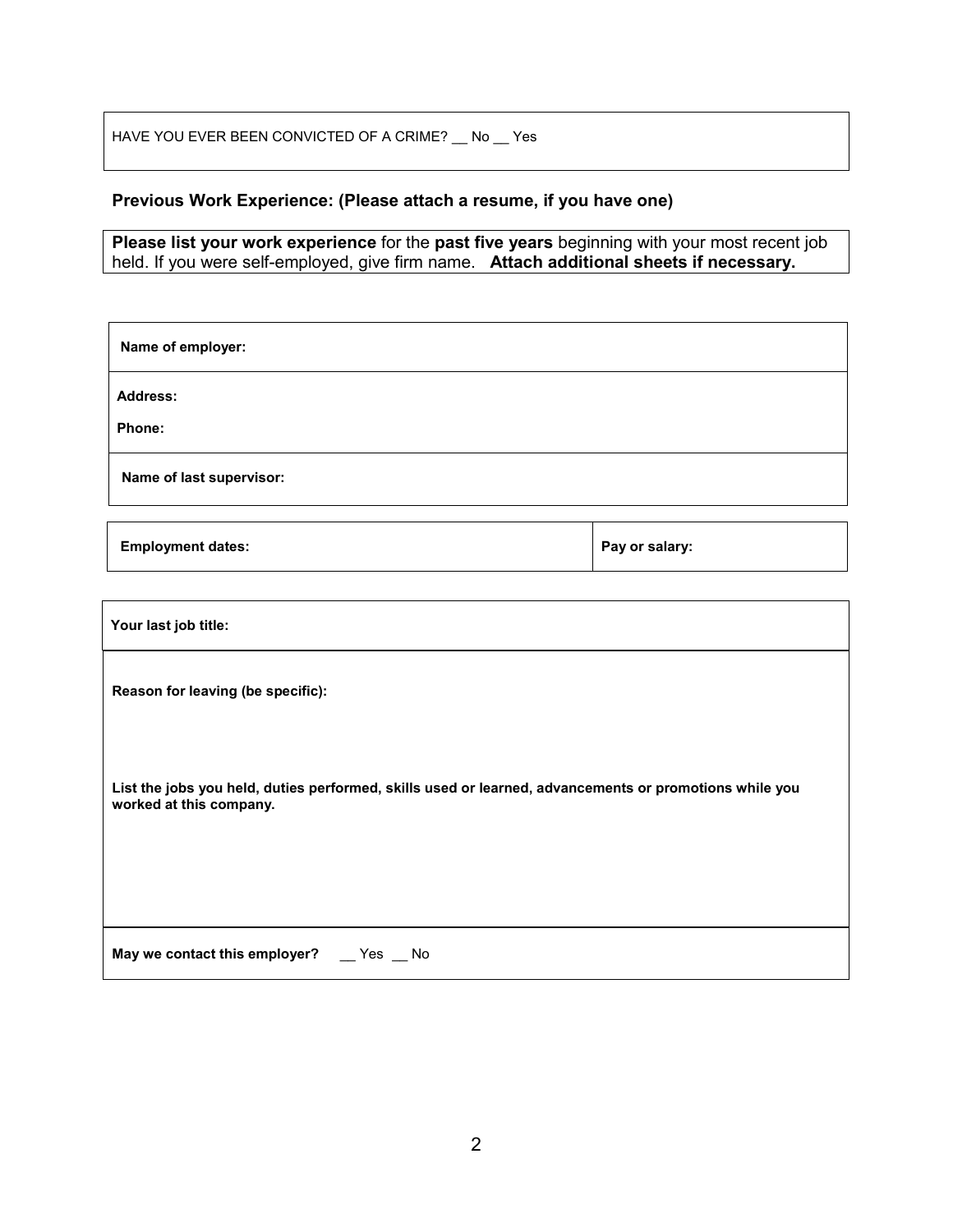| Name of employer:                |  |
|----------------------------------|--|
| <b>Address:</b><br><b>Phone:</b> |  |
| Name of last supervisor:         |  |

**Employment dates: Pay or salary: Pay or salary:** 

| Your last job title:                                                                                                              |
|-----------------------------------------------------------------------------------------------------------------------------------|
| Reason for leaving (be specific):                                                                                                 |
| List the jobs you held, duties performed, skills used or learned, advancements or promotions while you<br>worked at this company. |
| May we contact this employer? __ Yes _ No                                                                                         |

| Name of employer:         |                |
|---------------------------|----------------|
| <b>Address:</b><br>Phone: |                |
| Name of last supervisor:  |                |
| <b>Employment dates:</b>  | Pay or salary: |